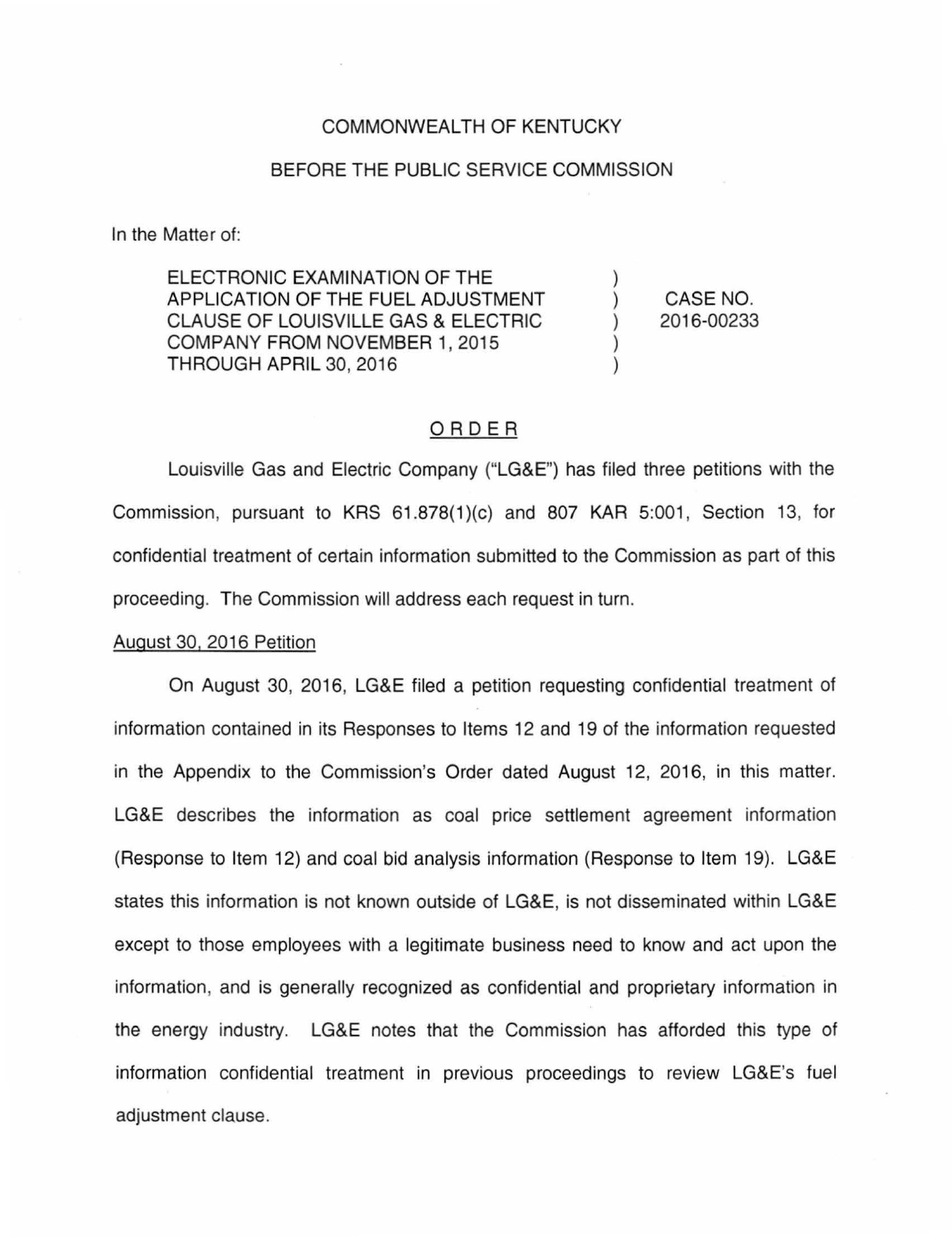In support of its petition, LG&E states that the disclosure of the information for which it seeks confidential treatment would damage its competitive position and business interests. Respecting its coal price settlement agreements, LG&E states that the agreements consider and analyze the costs that LG&E's coal suppliers incur to comply with the MINER Act, which affects the coal price increases LG&E is willing to pay its coal suppliers for their claimed compliance costs. LG&E asserts that disclosure of coal price settlement agreement information would enable its current and potential coal suppliers to manipulate their bids to the detriment of LG&E and its ratepayers by tailoring bids to correspond to and comport with LG&E's MINER Act cost evaluation criteria and process.

Respecting its coal bid analysis information, LG&E states that the information reveals the business model LG&E uses, the procedures it follows, and the factors it considers in evaluating bids for coal supply. LG&E states that disclosure of this information would allow potential bidders to manipulate the bid solicitation process to the detriment of LG&E and its ratepayers by tailoring bids to correspond to and comport with LG&E's bidding criteria and process.

KRS 61 .878(1 )(c) exempts from public disclosure confidential information which if openly disclosed would permit an unfair commercial advantage to competitors of the entity that disclosed the records. Having carefully considered the petition filed by LG&E on August 30, 2016, and the materials at issue, the Commission finds that the materials contained in LG&E's Responses to Item 12 and 19 of the information requested in the Appendix to the Commission's Order dated August 12, 2016, meet the criteria for confidential protection as set forth in KRS 61 .878(1 )(c), and should not be placed in the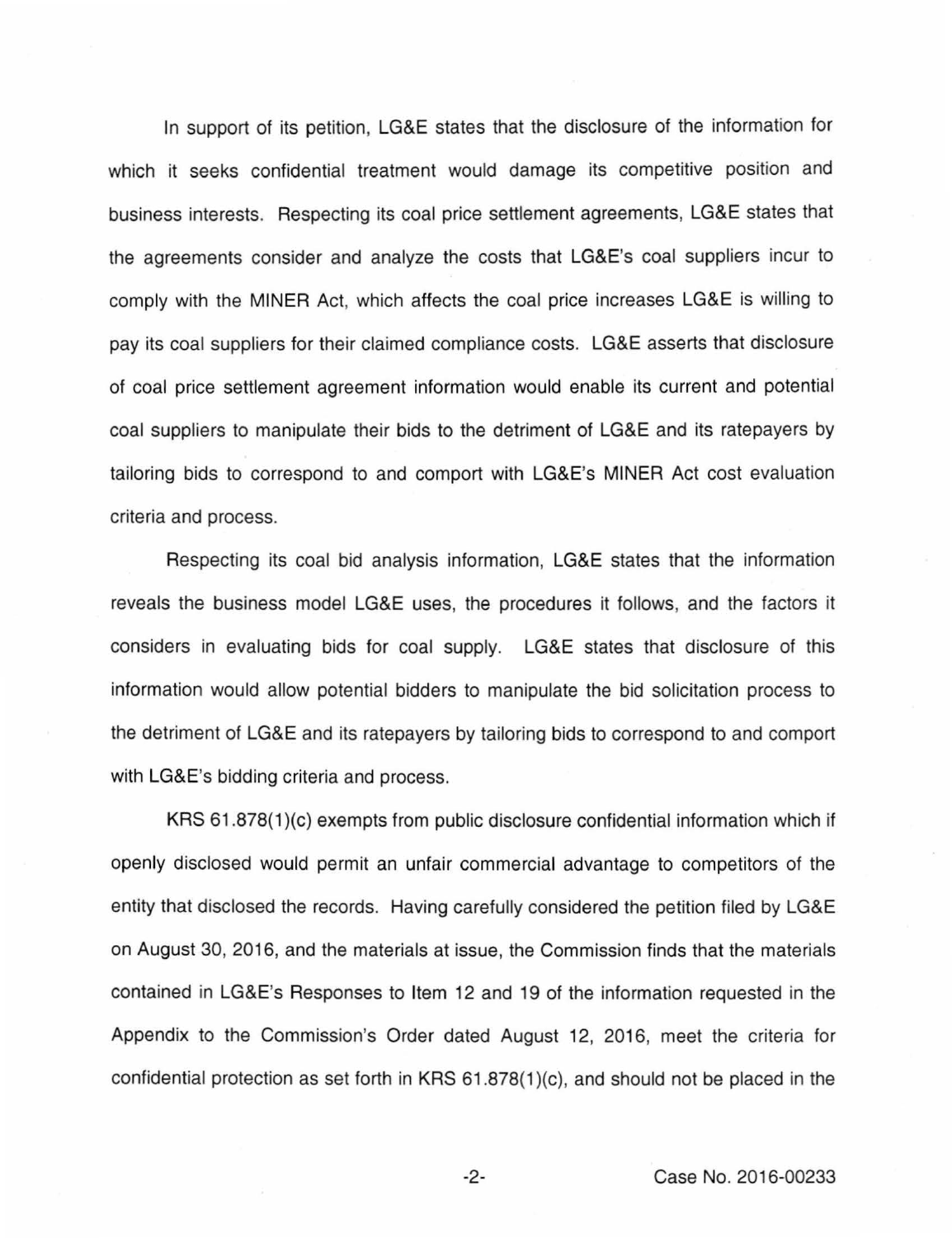public record for a period of five years from the date of this Order, or until further Orders of this Commission.

# October 7, 2016 Petition

On October 7, 2016, LG&E filed a petition requesting confidential treatment of information contained in its Response to Request No. 2 of Commission Staff's Second Request for Information ("Staff's Second Request''). LG&E describes the information as fuel cost information. LG&E states this information is not known outside of LG&E, is not disseminated within LG&E except to those employees with a legitimate business need to know and act upon the information, and is generally recognized as confidential and proprietary information in the energy industry. LG&E notes that the Commission has afforded this type of information confidential treatment in previous proceedings to review LG&E's fuel adjustment clause.

In support of its petition, LG&E states that public disclosure of unit fuel costs would damage its competitive position and business interests. LG&E states that disclosure of this information would impair LG&E's ability to negotiate with prospective contractors and vendors and arm LG&E's competitors with information with which they could erode LG&E's competitive position in the wholesale power market.

KRS 61 .878(1 )(c) exempts from public disclosure confidential information which if openly disclosed would permit an unfair commercial advantage to competitors of the entity that disclosed the records. Having carefully considered the petition filed by LG&E on October 7, 2016, and the materials at issue, the Commission finds that the materials contained in LG&E's Response to Request No. 2 of Staff's Second Request meet the criteria for confidential protection as set forth in KRS 61 .878(1 )(c) and should not be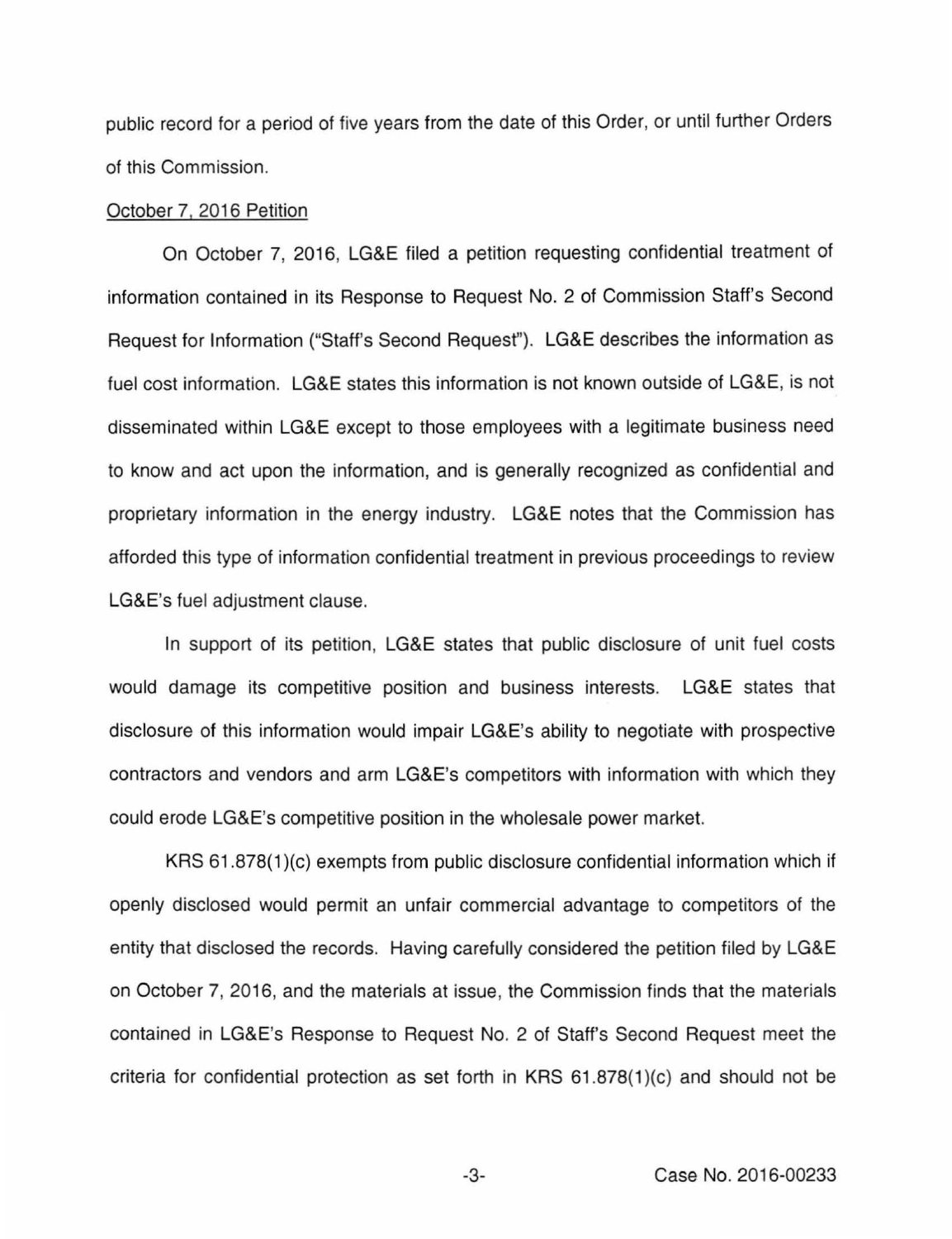placed in the public record for a period of five years from the date of this Order, or until further Orders of this Commission.

#### October 27, 2016 Petition

On October 27, 2016, LG&E filed a petition requesting confidential treatment of information contained in its Response to Request No. 3 of Commission Staff's Third Request for Information ("Staff's Third Request''). LG&E describes the information as fuel cost information. LG&E states this information is not known outside of LG&E, is not disseminated within LG&E except to those employees with a legitimate business need to know and act upon the information, and is generally recognized as confidential and proprietary information in the energy industry. LG&E notes that the Commission has afforded this type of information confidential treatment in previous proceedings to review LG&E's fuel adjustment clause.

In support of its petition, LG&E states that public disclosure of unit fuel costs would damage its competitive position and business interests. LG&E states that disclosure of this information would impair LG&E's ability to negotiate with prospective contractors and vendors and arm LG&E's competitors with information with which they could erode LG&E's competitive position in the wholesale power market.

KRS 61.878(1 )(c) exempts from public disclosure confidential information which if openly disclosed would permit an unfair commercial advantage to competitors of the entity that disclosed the records. Having carefully considered the petition filed by LG&E on October 27, 2016, and the materials at issue, the Commission finds that the materials contained in LG&E's Response to Request No. 3 of Staff's Third Request meet the criteria for confidential protection as set forth in KRS 61 .878(1 )(c), and should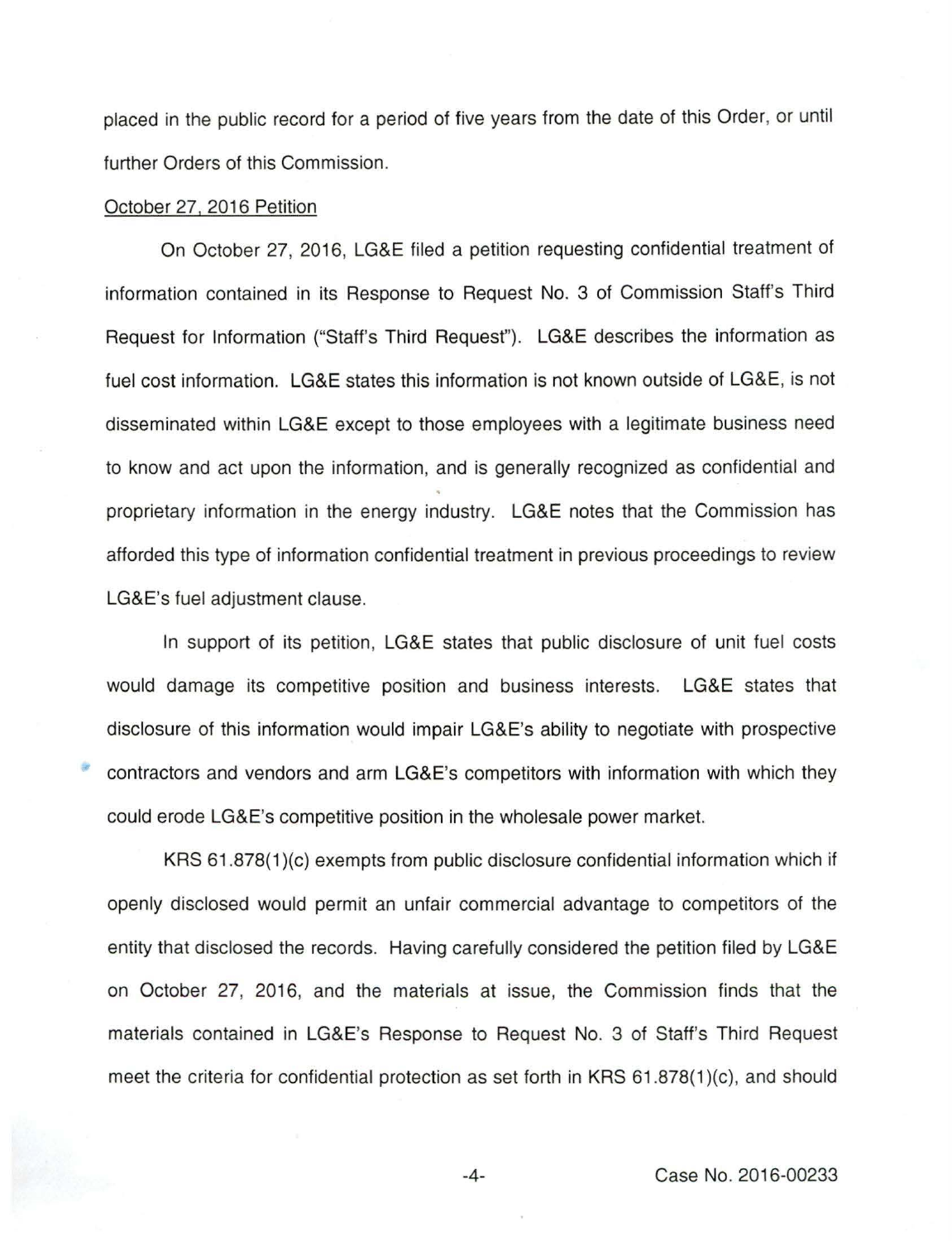not be placed in the public record for a period of five years from the date of this Order, or until further Orders of this Commission.

IT IS THEREFORE ORDERED that:

1. LG&E's petition for confidential protection for its Responses to Items 12 and 19 of the information requested in the Appendix to the Commission's Order dated August 12, 2016, is granted.

2. LG&E's petition for confidential protection for its Response to Request No. 2 of Staff's Second Request, dated October 7, 2016, is granted.

3. LG&E's petition for confidential protection for its Response to Request No. 3 of Staff's Third Request, dated October 27, 2016, is granted.

4. The materials granted confidential protection will not be placed in the public record or made available for public inspection for a period of five years from the date of this Order, or upon further Orders of this Commission.

5. Use of the materials in question in any Commission proceeding shall be in compliance with 807 KAR 5:001, Section 13(9).

6. LG&E shall inform the Commission if the materials granted confidential protection become publicly available or no longer qualify for confidential treatment.

7. If a non-party to this proceeding requests to inspect materials granted confidential treatment by this Order and the period during which the materials have been granted confidential treatment has not run, LG&E shall have 20 days from receipt of written notice of the request to demonstrate that the materials still fall within the exclusions from disclosure requirements established in KRS 61.878. If LG&E is unable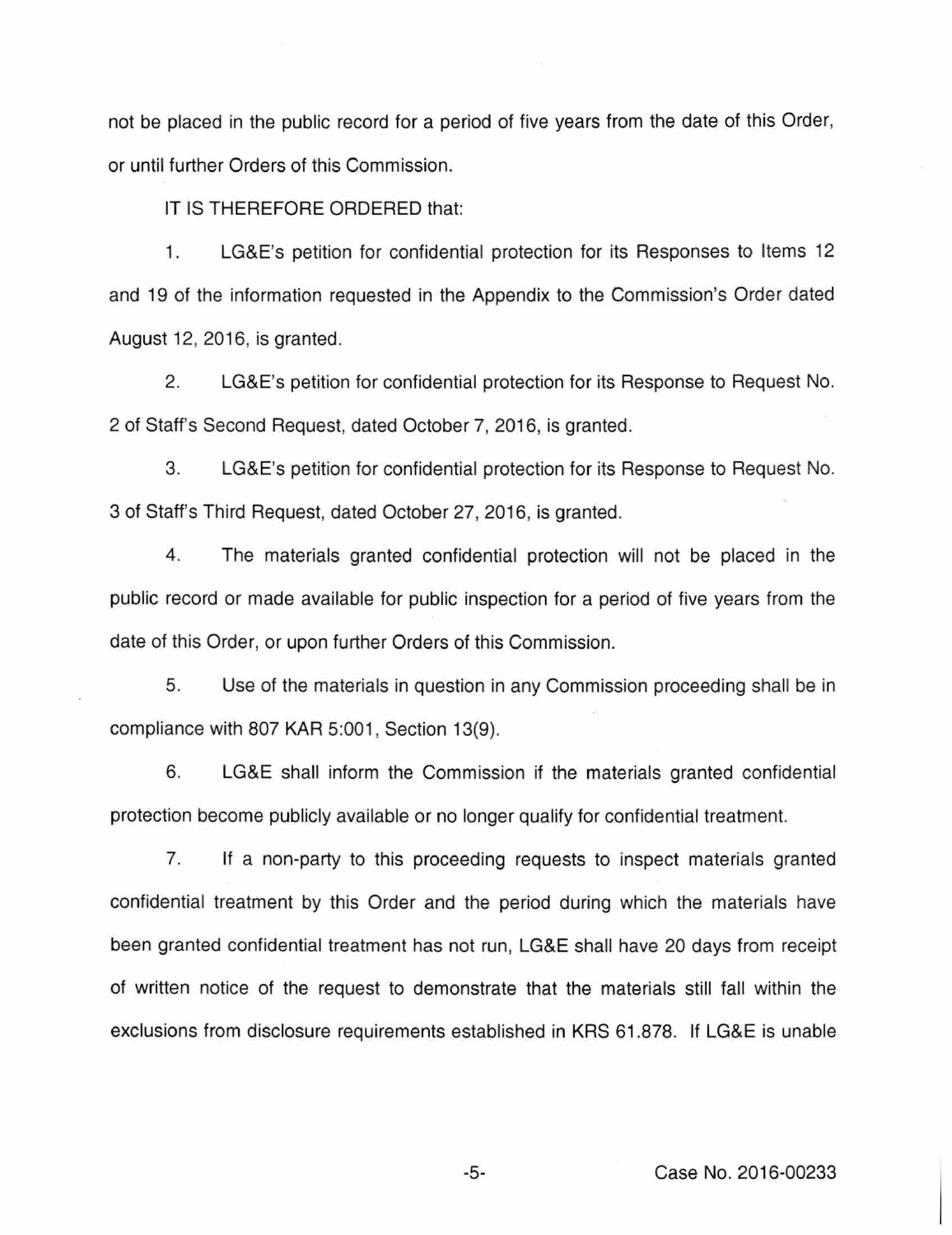to make such demonstration, the requested materials shall be made available for inspection. Otherwise, the Commission shall deny the request for inspection.

8. The Commission shall not make the materials available for inspection for 20 days following an Order finding that the materials no longer qualify for confidential treatment in order to allow **LG&E** to seek a remedy afforded by law.

By the Commission



ATTEST: Jalina R. Mathews